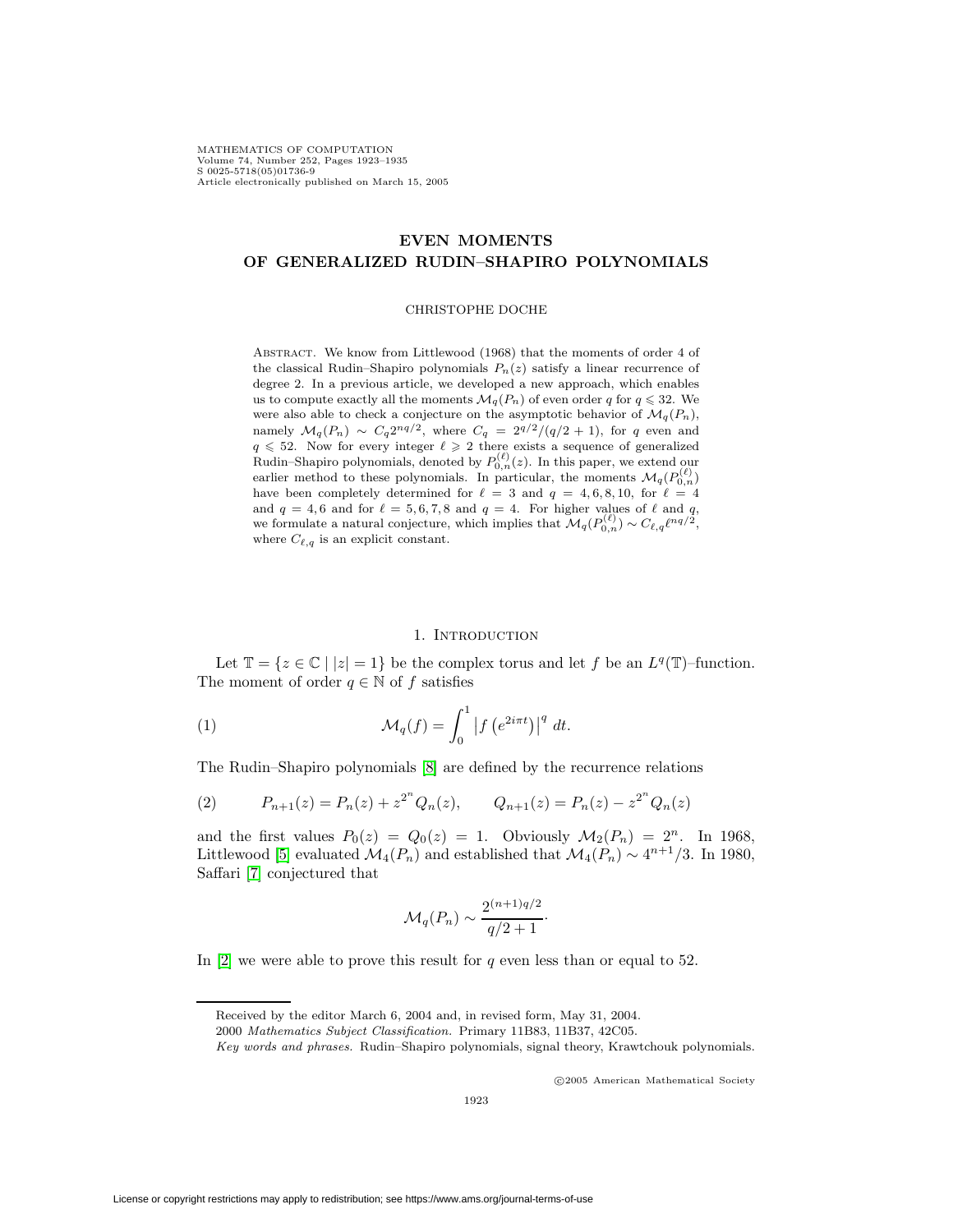### 1924 CHRISTOPHE DOCHE

In this article, we investigate the moments of generalized Rudin–Shapiro poly-nomials as defined in [\[4\]](#page-12-4). More precisely let  $\ell \geqslant 2$ , put  $\theta = e^{2i\pi/\ell}$  and

(3) 
$$
M(z) = \begin{bmatrix} 1 & z & z^2 & \cdots & z^{(\ell-1)} \\ 1 & \theta z & \theta^2 z^2 & \cdots & \theta^{\ell-1} z^{(\ell-1)} \\ 1 & \theta^2 z & \theta^4 z^2 & \cdots & \theta^{2(\ell-1)} z^{(\ell-1)} \\ \vdots & \vdots & \ddots & \vdots & \vdots \\ 1 & \theta^{\ell-1} z & \theta^{(\ell-1)2} z^2 & \cdots & \theta^{(\ell-1)(\ell-1)} z^{(\ell-1)} \end{bmatrix}.
$$

<span id="page-1-0"></span>Then the generalized Rudin–Shapiro polynomials are defined by

(4) 
$$
P_{0,0}^{(\ell)}(z) = \cdots = P_{\ell-1,0}^{(\ell)}(z) = 1,
$$

$$
\begin{bmatrix} P_{0,n+1}^{(\ell)}(z) \\ \vdots \\ P_{\ell-1,n+1}^{(\ell)}(z) \end{bmatrix} = M(z^{\ell^n}) \times \begin{bmatrix} P_{0,n}^{(\ell)}(z) \\ \vdots \\ P_{\ell-1,n}^{(\ell)}(z) \end{bmatrix} \text{ for } n \ge 0.
$$

The classical Rudin–Shapiro polynomials correspond to the choice  $\ell = 2$ .

Since all the sequences  $(P_{i,n}^{(\ell)}(z))_{n\in\mathbb{N}}$  play a quite symmetric role, we shall focus our attention on  $(P_{0,n}^{(\ell)}(z))_{n\in\mathbb{N}}$  in the remainder.<br>In this paper we extend the methods used in [\[2\]](#page-12-3) for  $\ell = 2$  to large

results show that the moments  $\mathcal{M}_q(P_{0,n}^{(\ell)})$  satisfy a linear recurrence and support the following conjecture.

<span id="page-1-1"></span>**Conjecture 1.** Let  $\ell$  be an integer greater than 1, let q be an even integer and let  $(P_{0,n}^{(\ell)}(z))_{n\in\mathbb{N}}$  be defined as in [\(4\)](#page-1-0). We then have

$$
\mathcal{M}_q(P_{0,n}^{(\ell)}) \sim \frac{\ell^{(n+1)q/2}}{\binom{q/2+\ell-1}{\ell-1}}.
$$

In the next part, we describe an efficient algorithm to compute the moments.

In the third part, we show that these moments must satisfy a linear recurrence and we describe how to obtain it.

In the fourth part, we check Conjecture [1](#page-1-1) for some small values of  $\ell$  and  $q$ ; see Theorem 1.

In the last part, we introduce a generalization of Krawtchouk polynomials in several variables to prove Conjecture 1 under a quite natural assumption; see Conjecture 2 and Theorem 2.

Rudin–Shapiro polynomials are widely used in signal theory, and the corresponding moments are useful to approximate their maximum modulus on T. Furthermore, they are related to deep problems in harmonic analysis.

## 2. Moments computation algorithm

Since the number of terms of  $P_{0,n}^{(\ell)}(z)$  grows exponentially with n, it becomes quickly impossible to compute the moments in a naïve way using [\(1\)](#page-0-0). Instead, let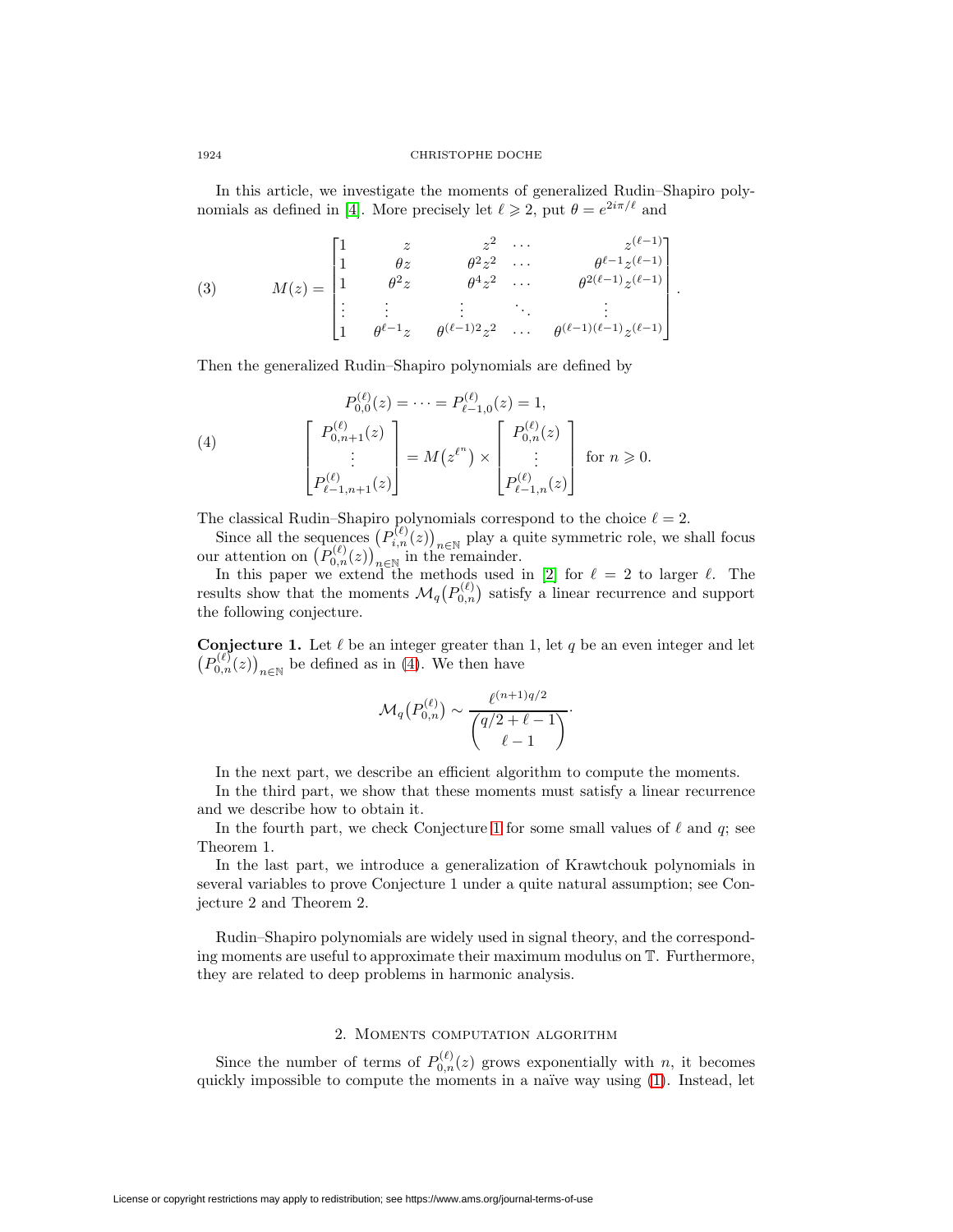us introduce

$$
S_n(\underline{a}, \underline{a}', z) = \left[ \left( \sum_{i=0}^{\ell-1} a_i P_{i,n}^{(\ell)}(z) \right) \left( \sum_{i=0}^{\ell-1} a_i' \overline{P_{i,n}^{(\ell)}}(1/z) \right) \right]^{q/2}
$$
  
= 
$$
\sum_k c_{k,n}(\underline{a}, \underline{a}') z^k,
$$

where  $P_{i,n}^{(\ell)}$  is the complex conjugate of  $P_{i,n}^{(\ell)}$  and where <u>a</u> and <u>a</u>' are two vectors of formal parameters, namely  $\underline{a} = (a_0, \ldots, a_{\ell-1})$  and  $\underline{a}' = (a'_0, \ldots, a'_{\ell-1})$ . The quantity

$$
\mathcal{M}_q(P_{0,n}^{(\ell)}) = \int_0^1 |P_{0,n}^{(\ell)}(e^{2i\pi t})|^q dt
$$

is then obviously equal to the constant term of the Laurent polynomial  $S_n(\underline{\alpha}_0, \underline{\alpha}_0, z)$ where  $\underline{\alpha}_0 = (1, 0, \ldots, 0)$ . More generally, the moment of  $P_{i,n}^{(\ell)}(z)$  is simply equal to  $c_{0,n}(\underline{\alpha}_i, \underline{\alpha}_i)$  where  $\underline{\alpha}_i$  is the vector whose coefficients are 0 except the *i*-th one, which is equal to 1. Now for  $n \geqslant 0$ , let

$$
T_n(\underline{a}, \underline{a}', z) = \frac{1}{\ell^n} \sum_{y^{\ell^n} = z} S_n(\underline{a}, \underline{a}', y) = \sum_k c_{k\ell^n, n}(\underline{a}, \underline{a}') z^k.
$$

The constant terms of  $S_n(\underline{a}, \underline{a}', z)$  and of  $T_n(\underline{a}, \underline{a}', z)$  are equal for all n but, unlike  $S_n$ , the number of terms of  $T_n$  is bounded above independently of n. In addition the  $T_n$ 's can be obtained in a very simple way.

<span id="page-2-0"></span>**Lemma 1.** The polynomial  $T_{n+1}(\underline{a}, \underline{a}', z)$  can be deduced from  $T_n(\underline{a}, \underline{a}', z)$  by the following operations:

Let  $\underline{A}(z) = {}^t M(z) \underline{a}$  and  $\underline{A}'(z) = \overline{{}^t M}(z) \underline{a}'$ , where  $\overline{{}^t M}$  is the complex conjugate of  $^tM$ . Set

$$
\sum_{k} d_k(\underline{a}, \underline{a}') z^k = T_n(\underline{A}(z), \underline{A}'(1/z), z).
$$

Then we have

$$
T_{n+1}(\underline{a},\underline{a}',z) = \sum_{k} d_{k\ell}(\underline{a},\underline{a}')z^{k}.
$$

Proof. By definition

$$
T_{n+1}(\underline{a}, \underline{a}', z) = \frac{1}{\ell^{n+1}} \sum_{y^{\ell^{n+1}} = z} S_{n+1}(\underline{a}, \underline{a}', y)
$$
  
= 
$$
\frac{1}{\ell} \sum_{y^{\ell} = z} \frac{1}{\ell^n} \sum_{w^{\ell^n} = y} S_{n+1}(\underline{a}, \underline{a}', w).
$$

From [\(4\)](#page-1-0), we have also

$$
\sum_{i=0}^{\ell-1} a_i P_{i,n+1}^{(\ell)}(z) = \sum_{j=0}^{\ell-1} \left( \sum_{i=0}^{\ell-1} \theta^{ij} z^{j\ell^n} a_i \right) P_{j,n}^{(\ell)}(z)
$$

and

$$
\sum_{i=0}^{\ell-1} a'_i \overline{P_{i,n+1}^{(\ell)}}(1/z) = \sum_{j=0}^{\ell-1} \left( \sum_{i=0}^{\ell-1} \theta^{-ij} / z^{j\ell^n} a'_i \right) \overline{P_{j,n}^{(\ell)}}(1/z).
$$
  
So  $S_{n+1}(\underline{a}, \underline{a}', z) = S_n \left( \underline{A}(z^{\ell^n}), \underline{A}'(1/z^{\ell^n}), z \right).$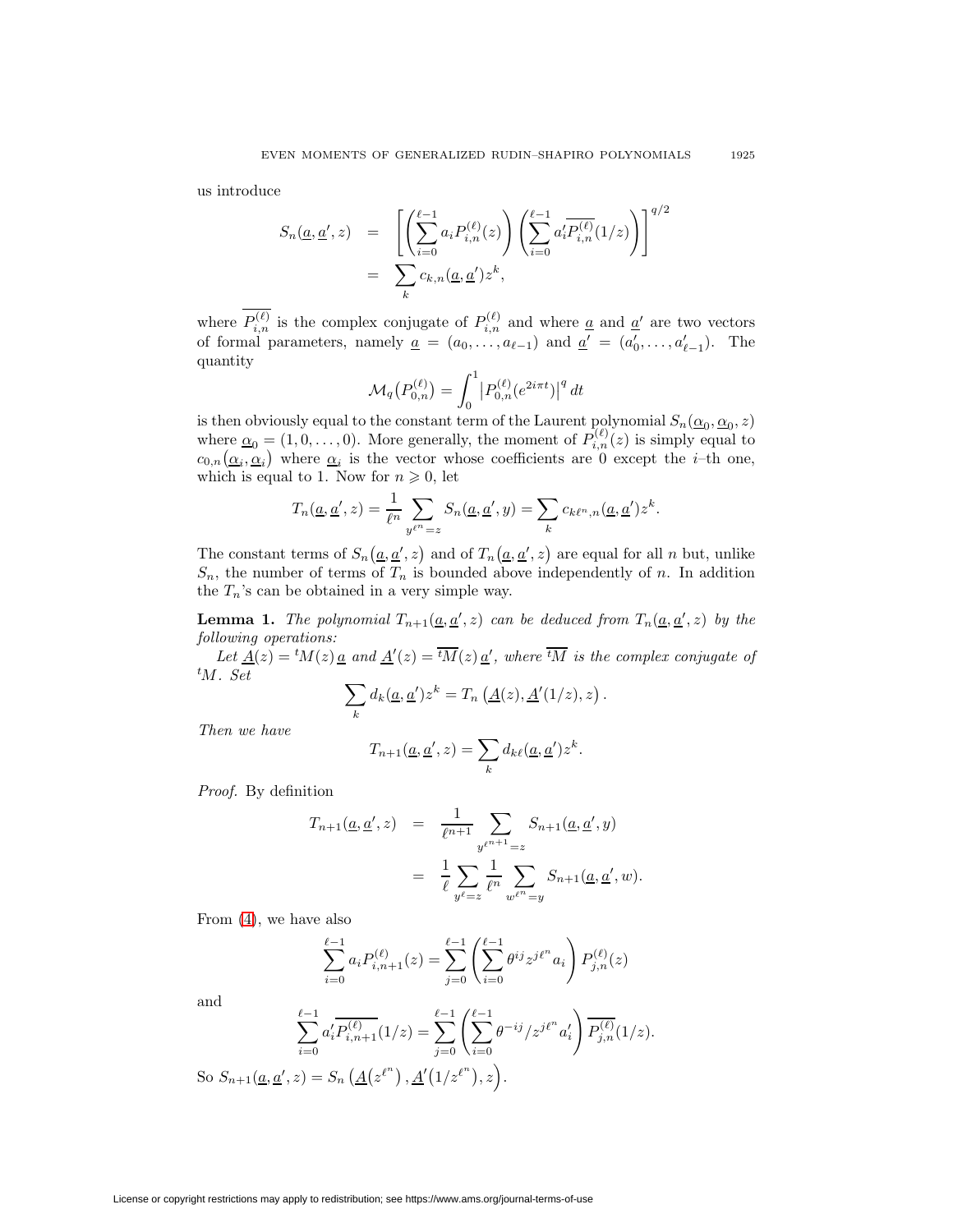We deduce that

$$
T_{n+1}(\underline{a}, \underline{a}', z) = \frac{1}{\ell} \sum_{y^{\ell} = z} \frac{1}{\ell^n} \sum_{w^{\ell^n} = y} S_n(\underline{A}(w^{\ell^n}), \underline{A}'(1/w^{\ell^n}), w)
$$
  
\n
$$
= \frac{1}{\ell} \sum_{y^{\ell} = z} T_n(\underline{A}(y), \underline{A}'(1/y), y).
$$
  
\nAs  $T_n(\underline{A}(y), \underline{A}'(1/y), y) = \sum_k d_k(\underline{a}, \underline{a}')y^k$  this shows that  
\n
$$
T_{n+1}(\underline{a}, \underline{a}', z) = \sum_k d_{k\ell}(\underline{a}, \underline{a}')z^k,
$$
  
\nas claimed.

We immediately derive from this lemma an efficient algorithm to compute the moments of order q of the polynomials  $P_{0,n}^{(\ell)}(z)$  for  $n \geq 0$ .

<span id="page-3-1"></span>**Algorithm** 1 (Computation of  $\mathcal{M}_q(P_{0,n}^{(\ell)})$ ). Input: An integer  $\ell$ , the order q of the moments and a bound  $N \geqslant 0$ . Output: The moments of order q of  $P_{0,n}^{(\ell)}(z)$  for  $n \leqslant N$ .

Step 1. 
$$
T(\underline{a}, \underline{a}', z) \leftarrow [ (a_0 + \cdots + a_{\ell-1}) (a'_0 + \cdots + a'_{\ell-1}) ]^{q/2}
$$
  
\n
$$
\underline{A}(z) \leftarrow {}^t M(z) \underline{a}'
$$
  
\n
$$
\underline{A}'(z) \leftarrow {}^t \overline{M}(z) \underline{a}'
$$
  
\n
$$
\mathcal{M}_q(P_{0,0}^{(\ell)}) \leftarrow 1
$$
  
\nStep 2. while  $n \le N$  do  
\n
$$
T(\underline{a}, \underline{a}', z) \leftarrow \frac{1}{\ell} \sum_{y^{\ell}=z} T(\underline{A}(y), \underline{A}'(1/y), y)
$$
  
\n
$$
\mathcal{M}_q(P_{0,n}^{(\ell)}) \leftarrow
$$
 the constant term of  $T(\underline{\alpha}_0, \underline{\alpha}_0, z)$   
\n $n \leftarrow n+1$   
\nendwhile  
\nStep 3. return  $\mathcal{M}_q(P_{0,0}^{(\ell)}), \ldots, \mathcal{M}_q(P_{0,N}^{(\ell)})$ 

**Example.** Suppose that  $\ell = 3$ . To obtain the moments of the polynomials  $P_{0,n}^{(3)}(z)$  of order  $q=4$ , first set

$$
T(a_0, a_1, a_2, a'_0, a'_1, a'_2, z) \leftarrow [(a_0 + a_1 + a_2)(a'_0 + a'_1 + a'_2)]^2.
$$

Then in  $T(a_0, a_1, a_2, a'_0, a'_1, a'_2, z)$  substitute

- $a_0$  by  $a_0 + a_1 + a_2$
- $a_1$  by  $(a_0 + a_1e^{2i\pi/3} + a_2e^{4i\pi/3})z$
- $a_2$  by  $(a_0 + a_1e^{4i\pi/3} + a_2e^{2i\pi/3})z^2$
- 
- $a'_0$  by  $a'_0 + a'_1 + a'_2$ <br>•  $a'_1$  by  $(a'_0 + a'_1 e^{4i\pi/3} + a'_2 e^{2i\pi/3})/z$
- $a'_2$  by  $(a'_0 + a'_1 e^{2i\pi/3} + a'_2 e^{4i\pi/3})/z^2$ .

<span id="page-3-0"></span>After that, the polynomial  $T(a_0, a_1, a_2, a'_0, a'_1, a'_2, z)$  has 324 terms. The transformation

(5) 
$$
T(a_0, a_1, a_2, a'_0, a'_1, a'_2, z) \leftarrow \frac{1}{3} \sum_{y^3 = z} T(a_0, a_1, a_2, a'_0, a'_1, a'_2, y)
$$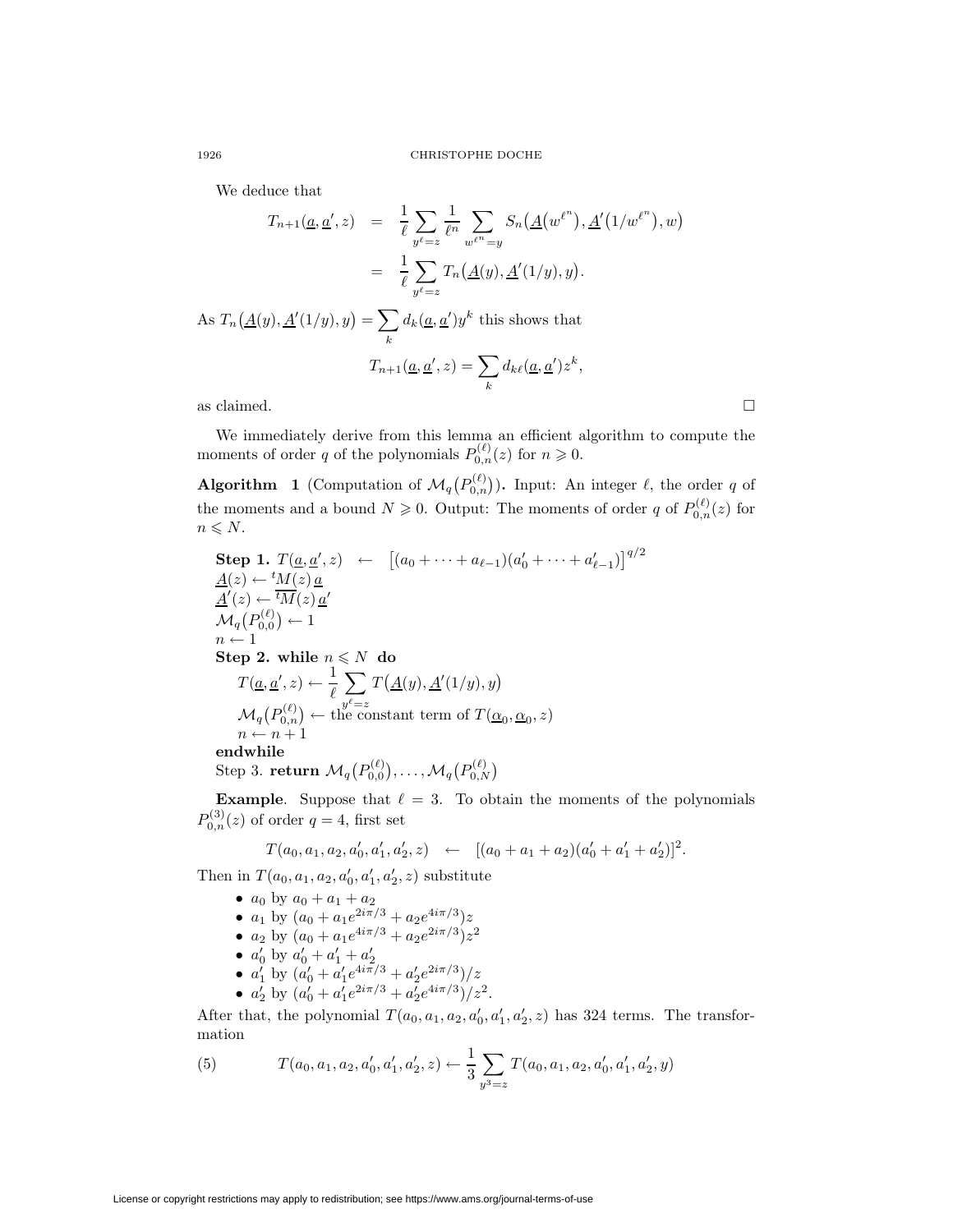discards the coefficients of degree k in z such that  $k \neq 0 \mod 3$  and divides the degree of the other terms by 3. So  $T(a_0, a_1, a_2, a'_0, a'_1, a'_2, z)$  has now only 108 terms and  $T(1, 0, 0, 1, 0, 0, z) = 19 + 4(z + 1/z)$ . So the moment of order 4 of  $P_{0,1}^{(3)}(z)$ , that is the constant term of  $T(1, 0, 0, 1, 0, 0, z)$  is equal to 19. Another iteration gives a polynomial with 382 terms. This number reduces to 100 after applying [\(5\)](#page-3-0), and  $T(1,0,0,1,0,0,z) = 93-6(z+1/z)$ . Thus the moment of  $P_{0,2}^{(3)}(z)$  of order 4 is equal to 93. If we keep iterating these transformations, we successively get the moments of order  $q = 4$  of all the  $P_{0,n}^{(3)}(z)$ 's.

Remark. It is possible to extend Lemma [1](#page-2-0) and Algorithm [1](#page-3-1) to a wider class of polynomial sequences with very little change. In particular, we can choose any polynomials in  $\mathbb{C}[z]$  for  $P_{0,0}^{(\ell)}(z), \ldots, P_{\ell-1}^{(\ell)}$  $\ell_{\ell-1,0}(z)$  and any matrix with coefficients in  $\mathbb{C}[z]$  for  $M(z)$ . In this case, replace the assignment of  $T(\underline{a}, \underline{a}', z)$  and  $\mathcal{M}_q(P_{0,0}^{(\ell)})$  in the first step of Algorithm 1 by

$$
T(\underline{a}, \underline{a}', z) \leftarrow \left[ \left( \sum_{i=0}^{\ell-1} a_i P_{i,0}^{(\ell)}(z) \right) \left( \sum_{i=0}^{\ell-1} a'_i \overline{P_{i,0}^{(\ell)}}(1/z) \right) \right]^{q/2}
$$

and

$$
\mathcal{M}_q(P_{0,0}^{(\ell)}) \leftarrow \text{ the constant term of } \left[ P_{0,0}^{(\ell)}(z) \overline{P_{0,0}^{(\ell)}}(1/z) \right]^{q/2}
$$

.

## 3. Applications

Let  $\mathcal{E}_{\ell,q}$  be the vector space over  $\mathbb C$  generated by the basis  $\mathcal{B}_{\ell,q}$  whose elements are

$$
z^m a_0^{n_0} \cdots a_{\ell-1}^{n_{\ell-1}} {a'_0}^{n'_0} \cdots {a'}_{\ell-1}^{n'_{\ell-1}},
$$

where  $n_0, \ldots, n_{\ell-1}, n'_0, \ldots, n'_{\ell-1}$  are nonnegative integers such that

$$
n_0 + \dots + n_{\ell-1} = n'_0 + \dots + n'_{\ell-1} = q/2
$$

and m belongs to  $[-q/2+1, q/2-1]$ . Obviously  $T_n(\underline{a}, \underline{a}', z) \in \mathcal{E}_{\ell,q}$  for every n. Now let  $\underline{n} = (n_0, \ldots, n_{\ell-1}), \underline{n}' = (n'_0, \ldots, n'_{\ell-1})$  and

$$
V(\underline{a}, \underline{a}', z) = \sum_{m, \underline{n}, \underline{n}'} c_{m, \underline{n}, \underline{n}'} z^m a_0^{n_0} \cdots a_{\ell-1}^{n_{\ell-1}} a_0'^{n_0'} \cdots a_{\ell-1}^{n_{\ell-1}'}
$$

be an element of  $\mathcal{E}_{\ell,q}$  and define the map  $T_{\ell,q}$  by

$$
T_{\ell,q}(V(\underline{a},\underline{a}',z)) = \frac{1}{\ell} \sum_{y^{\ell}=z} V(\underline{A}(y),\underline{A}'(1/y),y).
$$

Clearly  $T_{\ell,q}$  is linear and the image of  $T_n(\underline{a}, \underline{a}', z)$  by  $T_{\ell,q}$  is  $T_{n+1}(\underline{a}, \underline{a}', z)$ . This implies that the polynomials  $T_n(\underline{a}, \underline{a}', z)$ , hence the moments of order q of the  $P_{0,n}^{(\ell)}(z)$ 's, satisfy a linear recurrence  $R_{\ell,q}(x)$  which must divide the minimal polynomial of the linear map  $T_{\ell,q}$ .

In [\[2\]](#page-12-3) we were able to determine these recurrences and therefore to compute exactly all the even moments  $q \leq 32$  of the classical Rudin–Shapiro polynomials.

In the following, we establish some recurrences satisfied by the moments of the generalized Rudin–Shapiro polynomials for  $\ell = 3, 4, 5, 6, 7, 8$  and some values of q from 4 to 10. Computations have been performed with GP-PARI [\[1\]](#page-12-5) and Maple.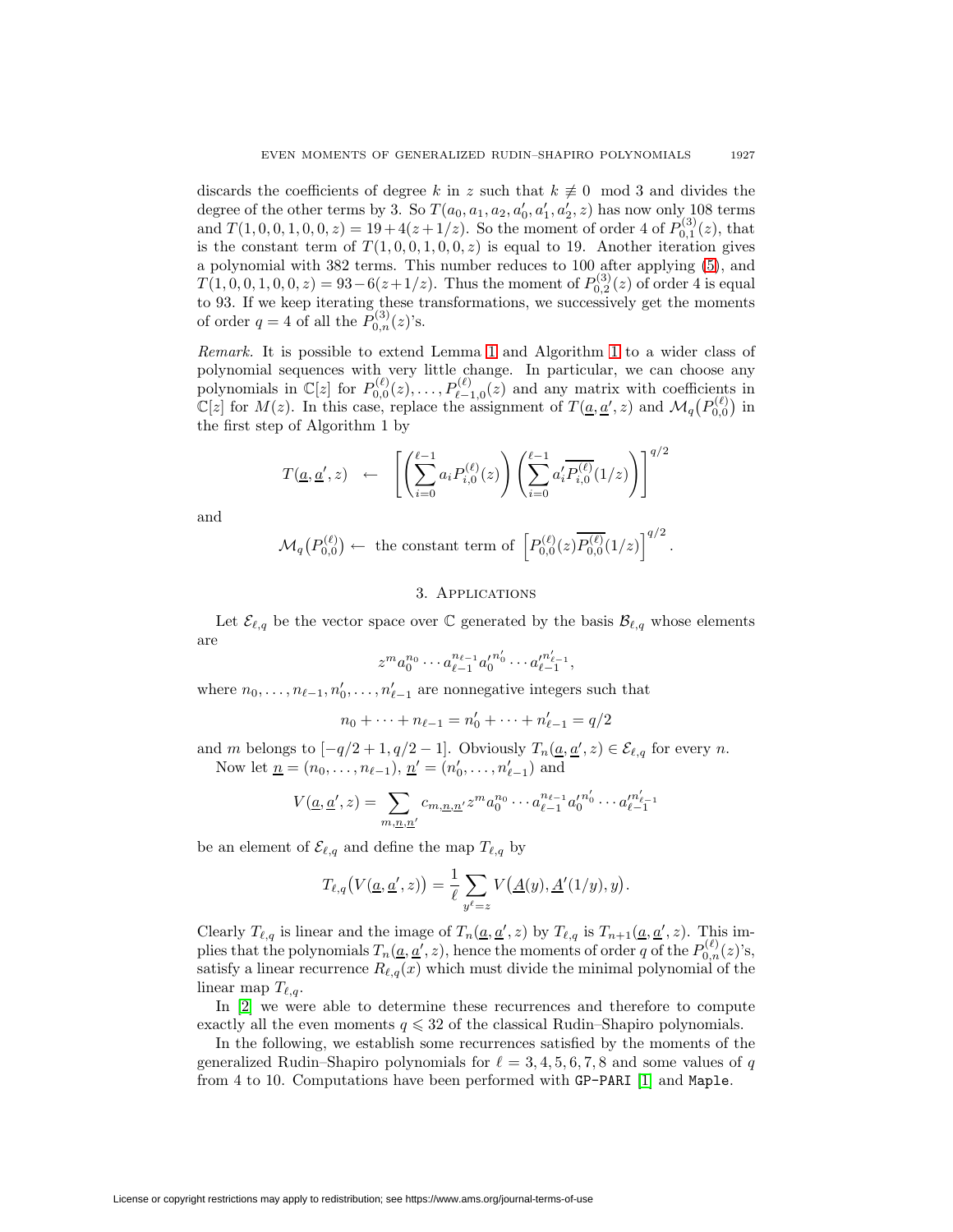#### 1928 CHRISTOPHE DOCHE

In theory, it is sufficient to know the minimal polynomial of the matrix of  $T_{\ell,q}$  in the basis  $\mathcal{B}_{\ell,q}$  to compute the linear recurrence satisfied by the moments. When the dimension of the matrix is small, one computes directly its characteristic polynomial to deduce its minimal polynomial. But quickly the size of the basis and of the coefficients make such a computation impossible. In particular,

$$
\dim \mathcal{E}_{\ell,q} = \binom{q/2+\ell-1}{\ell-1}^2(q-1).
$$

However, it is possible to get rid of a great number of vectors since many elements of  $\mathcal{B}_{\ell,q}$  belong to the kernel of  $T_{\ell,q}$ . More precisely, it is easy to see that

$$
T_{\ell,q}(z^m a_0^{n_0} \cdots a_{\ell-1}^{n_{\ell-1}} a_0'^{n_0'} \cdots a_{\ell-1}'^{n_{\ell-1}'} ) = 0 \text{ if and only if } \sum_{i=0}^{\ell-1} i(n_i' - n_i) \not\equiv m \mod \ell.
$$

Even if, in general, this reduction is not sufficient to find a recurrence satisfied by the moments, the number of terms in the new basis cleared from unnecessary vectors gives a smaller upper bound  $D_{\ell,q}$  on the degree of the recurrence.

Now given a sequence  $u_0, u_1, \ldots, u_N, \ldots$  generated by an unknown linear recurrence, we are left with the problem of finding the minimal polynomial  $R$  of the recurrence. For this, consider the matrix of maximal rank  $r$ :

$$
\begin{bmatrix} u_0 & u_1 & \cdots & u_{r-1} \\ u_1 & u_2 & \cdots & u_r \\ \vdots & \vdots & \ddots & \vdots \\ u_{r-1} & u_r & \cdots & u_{2r-2} \end{bmatrix}.
$$

Inverting it, we immediately deduce a conjectural minimal polynomial for the recurrence.

When r is large, say  $r > 100$ , the computation of the inverse is difficult, especially since the coefficients grow exponentially. So it is better to perform the computations modulo small primes, then to apply the Chinese remainder theorem. In addition, for  $\ell = 5, 7$  and 8 the moments do not belong to Z. In this case, we determine the minimal equation over  $\mathbb{Z}[e^{2i\pi/\ell}]$  at the cost of longer computations.

Once we have the conjectural recurrence polynomial we check that this relation is the right one for all  $n$  and not only for the very first values. To do this we check that all the terms of order up to  $D_{\ell,q}$  satisfy the equation. This is sufficient since the degree of the recurrence is known to be less than or equal to  $D_{\ell,q}$ .

## 4. Experimental results

Given  $\ell$ , the moments of order 2 of the generalized Rudin–Shapiro polynomials  $P_{0,n}^{(\ell)}(z)$  are trivially equal to  $\ell^n$ , so that they satisfy the recurrence  $u_{n+1} = \ell u_n$ with  $u_0 = 1$ . The corresponding polynomial is therefore  $R_{\ell,2}(x) = x - \ell$ .

Now it is not hard to ensure that  $R_{\ell,q}(x)$  splits into  $R_{\ell,q-2}(x/\ell)$  (up to a suitable power of  $\ell$  to make it monic) times a new factor  $F_{\ell,q}(x)$ . This relies on the fact that

$$
E_{\ell} = a_0 a'_0 + \dots + a_{\ell-1} a'_{\ell-1}
$$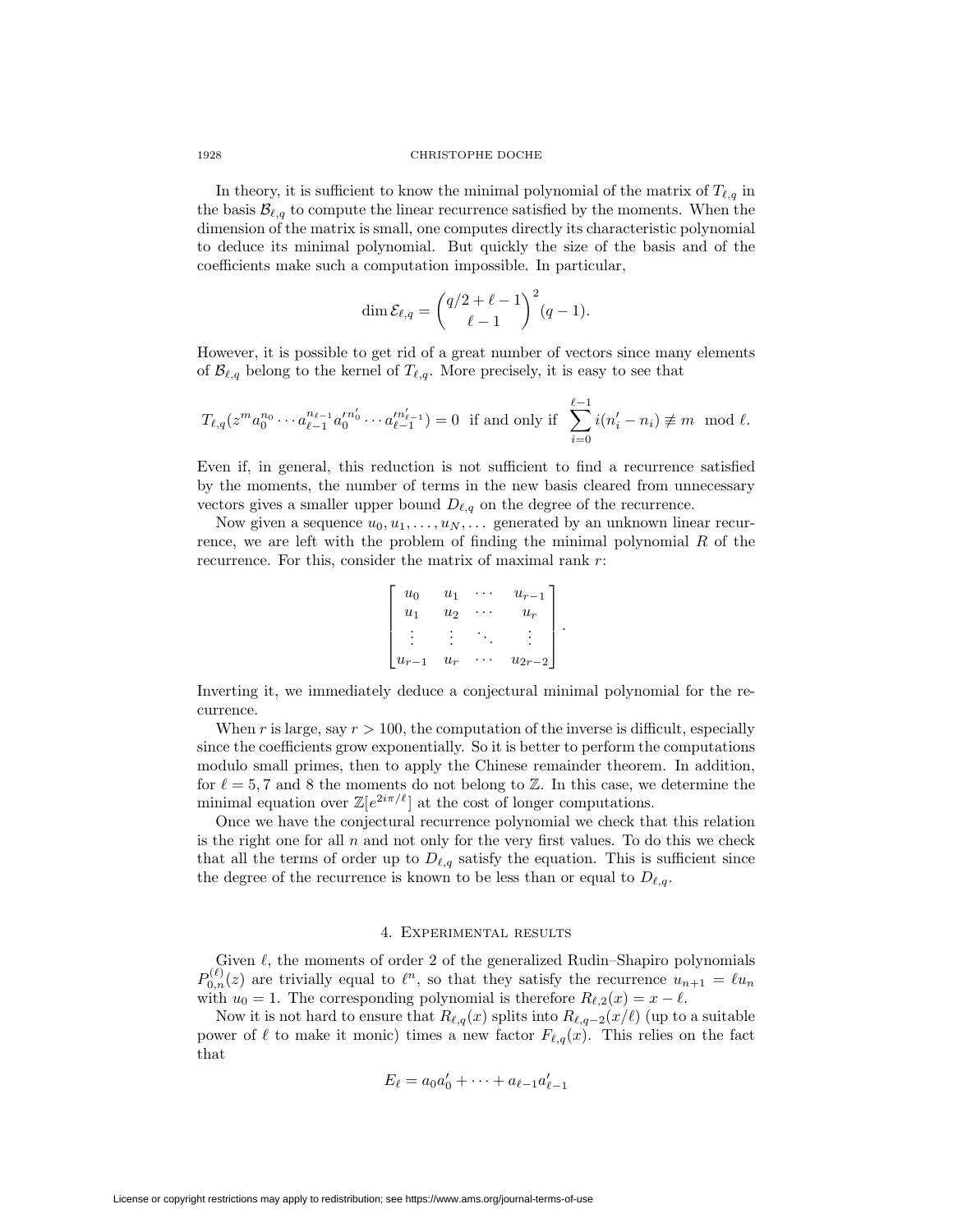is an eigenvector of  $T_{\ell,2}$  with eigenvalue  $\ell$ . Indeed,

$$
T_{\ell,2}(E_{\ell}) = \frac{1}{\ell} \sum_{y^{\ell}=z} \sum_{i=0}^{\ell-1} \left( \sum_{j=0}^{\ell-1} a_j \theta^{ij} \right) \left( \sum_{k=0}^{\ell-1} a'_k \theta^{-ik} \right)
$$
  
\n
$$
= \sum_{i=0}^{\ell-1} \sum_{j,k=0}^{\ell-1} \theta^{i(j-k)} a_j a'_k
$$
  
\n
$$
= \ell \sum_{i=0}^{\ell-1} a_i a'_i + \sum_{\substack{j,k=0 \ j \neq k}}^{\ell-1} \sum_{i=0}^{\ell-1} \theta^{i(j-k)} a_j a'_k
$$
  
\n
$$
= \ell E_{\ell}.
$$

So if  $V_\lambda$  is an eigenvector of  $T_{\ell,q}$  with eigenvalue  $\lambda$ , then  $E_{\ell}V_{\lambda}$  will be an eigenvector of  $T_{\ell,q+2}$  with eigenvalue  $\ell\lambda$ . As a consequence,  $E_{\ell}^{q/2}$  is an eigenvector of  $T_{\ell,q}$  with eigenvalue  $\ell^{q/2}$ .

For  $\ell = 2$ , we found the recurrences  $R_{2,q}(x)$  for q even and less than or equal to 32 [\[2\]](#page-12-3). We noticed that  $F_{2,q} = 1$  for  $q \equiv 2 \mod 4$ ; that is why only the values corresponding to  $q \equiv 0 \pmod{4}$  are reported for  $\ell = 2$ . Further information on  $R_{2,q}(x)$  can be found in Table [1](#page-6-0) where  $\rho(F_{2,q})$  is the maximal modulus of the roots of  $F_{2,q}(x)$ .

For larger  $\ell$ , namely for

- $\ell = 3, q = 4, 6, 8$  and 10,
- $\ell = 4, q = 4 \text{ and } 6,$
- $\ell = 5, 6, 7$  and 8,  $q = 4$ ,

we compute  $R_{\ell,q}(x)$  and verify that  $\rho(F_{\ell,q})$  is less than  $\ell^{q/2}$ . So  $\ell^{q/2}$  is simple and is the root of  $R_{\ell,q}(x)$  of largest modulus. This implies that the asymptotic behavior of  $\mathcal{M}_q(P_{j,n}^{(\ell)})$  is  $C_{\ell,q}\ell^{nq/2}$ , where  $C_{\ell,q}$  can be deduced from the minimal recurrence polynomial. Indeed,

$$
C_{\ell,q} = \left( \sum_{n=0}^{d_{\ell,q}-1} r_{n,\ell,q} \mathcal{M}_q(P_{j,n}^{(\ell)}) \right) / \left( \sum_{n=0}^{d_{\ell,q}-1} r_{n,\ell,q} \ell^{nq/2} \right),
$$

<span id="page-6-0"></span>TABLE 1. Properties of the polynomials  $R_{2,q}(x)$ 

| $\boldsymbol{q}$ | $\deg R_{2,q}$ | $\deg F_{2,q}$ | $\rho(F_{2,q})/2^{q/2}$ | $C_{2,q}$               |
|------------------|----------------|----------------|-------------------------|-------------------------|
| $\overline{4}$   | $\overline{2}$ | 1              | 0.50                    | $\frac{4}{3}$           |
| 8                | 12             | 10             | 0.69                    | $\frac{16}{5}$          |
| 12               | 36             | 24             | 0.74                    | $\frac{64}{7}$          |
| 16               | 78             | 42             | 0.76                    | $\frac{256}{9}$         |
| 20               | 144            | 66             | 0.75                    | 1024<br>$\overline{11}$ |
| 24               | 240            | 96             | 0.72                    | 4096<br>13              |
| 28               | 369            | 129            | 0.73                    | 16384<br>15             |
| 32               | 536            | 167            | 0.75                    | 65536<br>17             |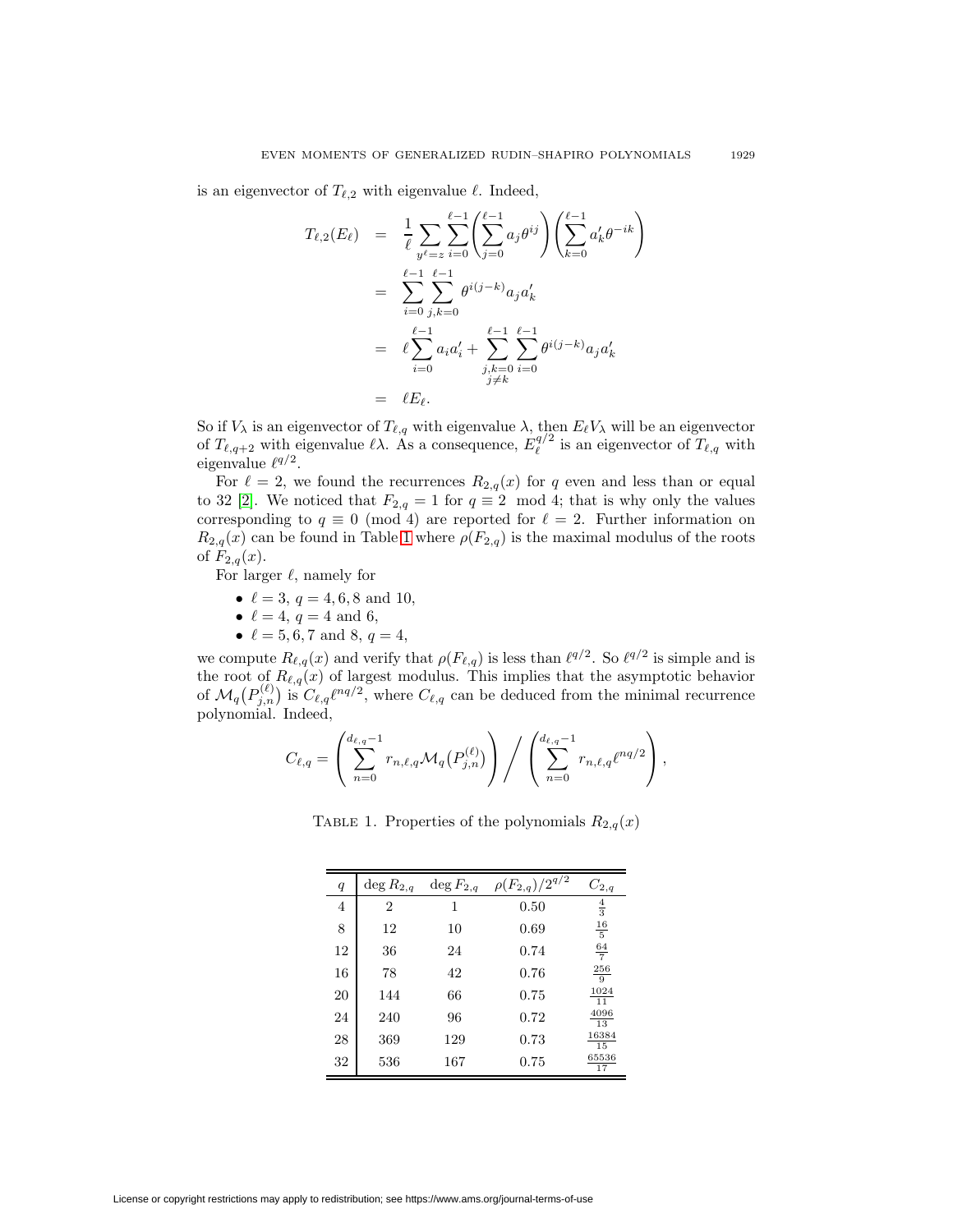where

$$
\sum_{n=0}^{d_{\ell,q}-1} r_{n,\ell,q} x^n = R_{\ell,q}(x) / (x - \ell^{q/2}).
$$

**Example**. Take  $\ell = 3$ . The recurrence  $R_{3,4}(x)$  is equal to  $(x - 9)F_{3,4}(x)$  with  $F_{3,4}(x) = x^{19} + 3x^{18} - 48x^{17} - 54x^{16} + 270x^{15} - 2970x^{14} + 21303x^{13}$  $+66096x^{12} - 75087x^{11} + 2991816x^{10} - 14545737x^9 - 65800269x^8$  $+215587899x^7 - 1021961043x^6 - 3231692721x^5 + 30032262351x^4$  $-43907655420x^3 - 505583738145x^2 + 2353579470675$ 

and

<span id="page-7-2"></span>
$$
\mathcal{M}_4(P_{0,n}^{(3)}) \sim \left(\frac{1441593785878509060}{961062523919006040}\right)9^n = \frac{3}{2}9^n.
$$

All the results are gathered in the following theorem.

**Theorem 1.** For  $\ell = 3$ ,  $q = 4, 6, 8, 10$ ,  $\ell = 4$ ,  $q = 4, 6$  and  $\ell = 5, 6, 7, 8$ ,  $q = 4$  the asymptotic behavior of the moments of the generalized Rudin–Shapiro polynomials  $P_{0,n}^{(\ell)}(z)$  defined as in [\(4\)](#page-1-0) satisfy

(6) 
$$
\mathcal{M}_q(P_{0,n}^{(\ell)}(z)) \sim C_{\ell,q} \ell^{nq/2} \text{ with } C_{\ell,q} = \frac{\ell^{q/2}}{\binom{q/2+\ell-1}{\ell-1}}.
$$

See Tables [2](#page-7-0), [3](#page-7-1) and [4](#page-8-0) for additional information.

In the next section we formulate a natural conjecture which is true for all the cases we have investigated and implies [\(6\)](#page-7-2) for all  $\ell$  and all  $q$ .

<span id="page-7-0"></span>TABLE 2. Properties of the polynomials  $R_{3,q}(x)$ 

| q  | $\deg R_{3,q}$ | $\deg F_{3,q}$ | $\rho(F_{3,q})/3^{q/2}$ | $D_{3,q}$ | $C_{3,q}$       |
|----|----------------|----------------|-------------------------|-----------|-----------------|
| 4  | 20             | 19             | 0.74                    | 36        | $\frac{3}{2}$   |
| 6  | 83             | 63             | 0.73                    | 166       | $\frac{27}{10}$ |
| 8  | 240            | 157            | 0.64                    | 525       | $\frac{27}{5}$  |
| 10 | 574            | 334            | 0.65                    | 1323      | $\frac{81}{7}$  |

<span id="page-7-1"></span>TABLE 3. Properties of the polynomials  $R_{4,q}(x)$ 

|   | $\deg R_{4,q}$ |     | $\deg F_{4,q}$ $\rho(F_{4,q})/4^{q/2}$ | $D_{4,q}$ | $C_{4,q}$      |
|---|----------------|-----|----------------------------------------|-----------|----------------|
|   | 35             | 34  | 0.76                                   |           | $\frac{8}{5}$  |
| 6 | 208            | 173 | 0.62                                   | 500       | $\frac{16}{5}$ |

License or copyright restrictions may apply to redistribution; see https://www.ams.org/journal-terms-of-use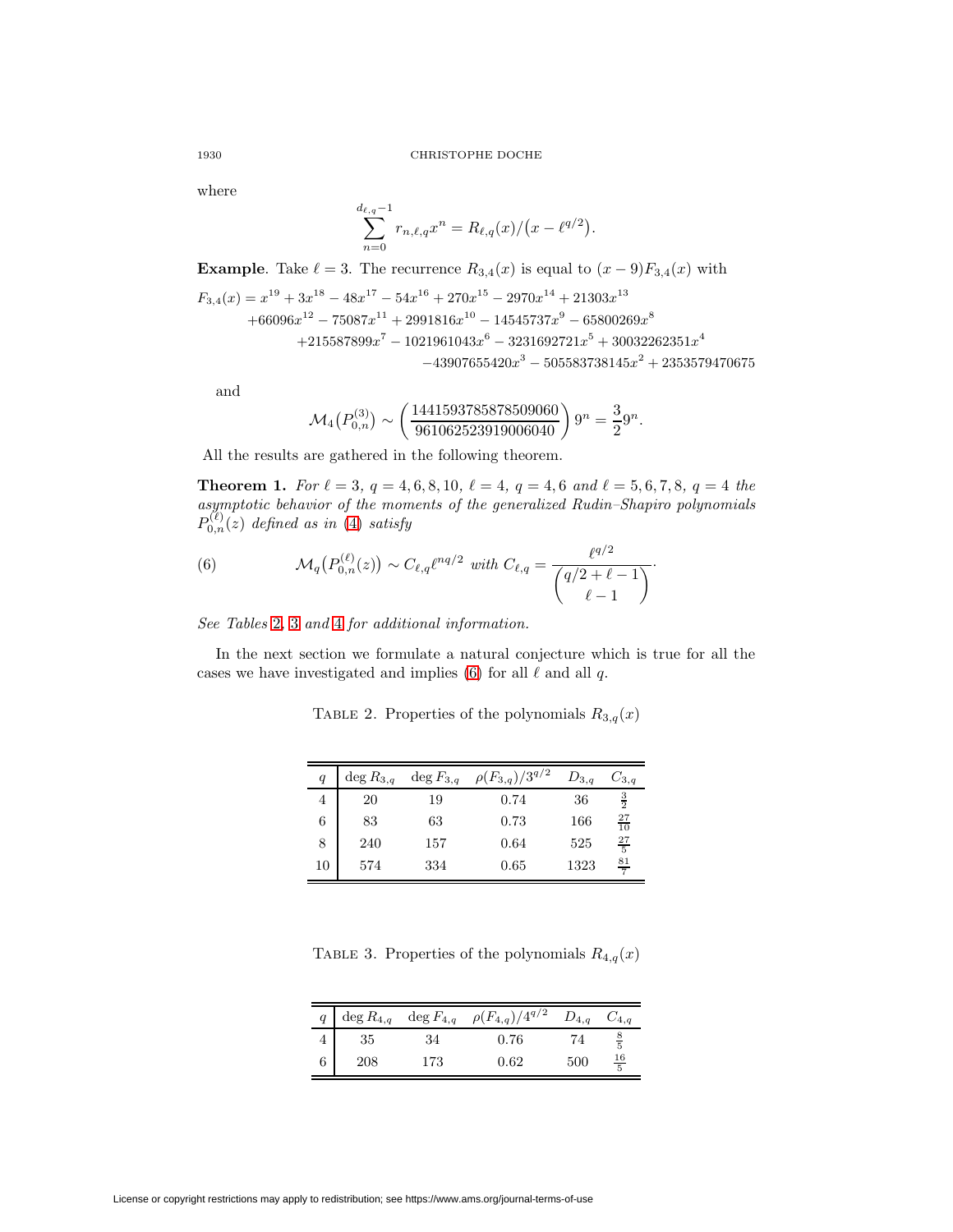|                | $\deg R_{\ell,4}$ | $\deg F_{\ell,4}$ | $\rho(F_{\ell,4})/\ell^2$ | $D_{\ell,4}$ | $C_{\ell,4}$                  |
|----------------|-------------------|-------------------|---------------------------|--------------|-------------------------------|
| $\overline{2}$ | 2                 | 1                 | 0.50                      | 6            | $\frac{4}{3}$                 |
| 3              | 20                | 19                | 0.74                      | 36           | $\frac{3}{2}$                 |
| $\overline{4}$ | 35                | 34                | 0.76                      | 74           | $\frac{8}{5}$ s $\frac{5}{3}$ |
| 5              | 57                | 56                | 0.80                      | 135          |                               |
| 6              | 80                | 79                | 0.84                      | 219          | $\frac{12}{7}$                |
| $\overline{7}$ | 113               | 112               | 0.86                      | 336          | $\frac{7}{4}$                 |
| 8              | 145               | 144               | 0.88                      | 484          | $\frac{16}{9}$                |

<span id="page-8-0"></span>TABLE 4. Comparison of the properties of  $R_{\ell,4}(x)$  for  $\ell = 2,\ldots,8$ 

# 5. DETERMINATION OF THE CONSTANT  $C_{\ell,q}$

This work was first carried out with Laurent Habsieger in the case  $\ell = 2$ . In particular, he used classical properties of Krawtchouk polynomials to prove that  $C_{2,q} = \frac{2^{q/2}}{q/2+1}$ . In the following we introduce a generalization of Krawtchouk polynomials for larger  $\ell$  and we get an explicit expression for  $C_{\ell,q}$  mimicking his proof when  $\ell = 2$ .

Let  $n_0, \ldots, n_{\ell-1}$  and N be nonnegative integers. We shall use the following notation for the multinomial coefficient:

<span id="page-8-2"></span>
$$
\binom{N}{n_0 \cdots n_{\ell-1}} = \begin{cases} \frac{N!}{n_0! \cdots n_{\ell-1}!} & \text{if } n_0 + \cdots + n_{\ell-1} = N, \\ 0 & \text{if } n_0 + \cdots + n_{\ell-1} \neq N. \end{cases}
$$

Let  $\mathcal{B}'_{\ell,q}$  be the basis of  $\mathcal{E}_{\ell,q}$  built from  $\mathcal{B}_{\ell,q}$ , where we replace all the vectors of the form  $(a_0a'_0)^{n_0}\cdots(a_{\ell-1}a'_{\ell-1})^{n_{\ell-1}}$  by

(7) 
$$
(a_0 a'_0)^{n_0} \cdots (a_{\ell-1} a'_{\ell-1})^{n_{\ell-1}} - \frac{(a_0 a'_0 + \cdots + a_{\ell-1} a'_{\ell-1})^{q/2}}{\binom{q/2}{n_0 \cdots n_{\ell-1}} \binom{q/2 + \ell - 1}{\ell - 1}}
$$

except  $(a_{\ell-1}a'_{\ell-1})^{q/2}$ , which is replaced by  $(a_0a'_0 + \cdots + a_{\ell-1}a'_{\ell-1})^{q/2}$ .

<span id="page-8-1"></span>Let  $\mathcal{F}_{\ell,q}$  be the vector space generated by  $(a_0a'_0 + \cdots + a_{\ell-1}a'_{\ell-1})^{q/2}$  and  $\mathcal{G}_{\ell,q}$ the vector space generated by  $\mathcal{B}'_{\ell,q} \setminus (a_0 a'_0 + \cdots + a_{\ell-1} a'_{\ell-1})^{q/2}$ .

**Lemma 2.** In the new basis  $\mathcal{B}'_{\ell,q}$  the projection of  $(a_0a'_0)^{n_0} \cdots (a_{\ell-1}a'_{\ell-1})^{n_{\ell-1}}$  on  $\mathcal{F}_{\ell,q}$  has coordinate

$$
\frac{1}{\binom{q/2}{n_0\cdots n_{\ell-1}}\binom{q/2+\ell-1}{\ell-1}}.
$$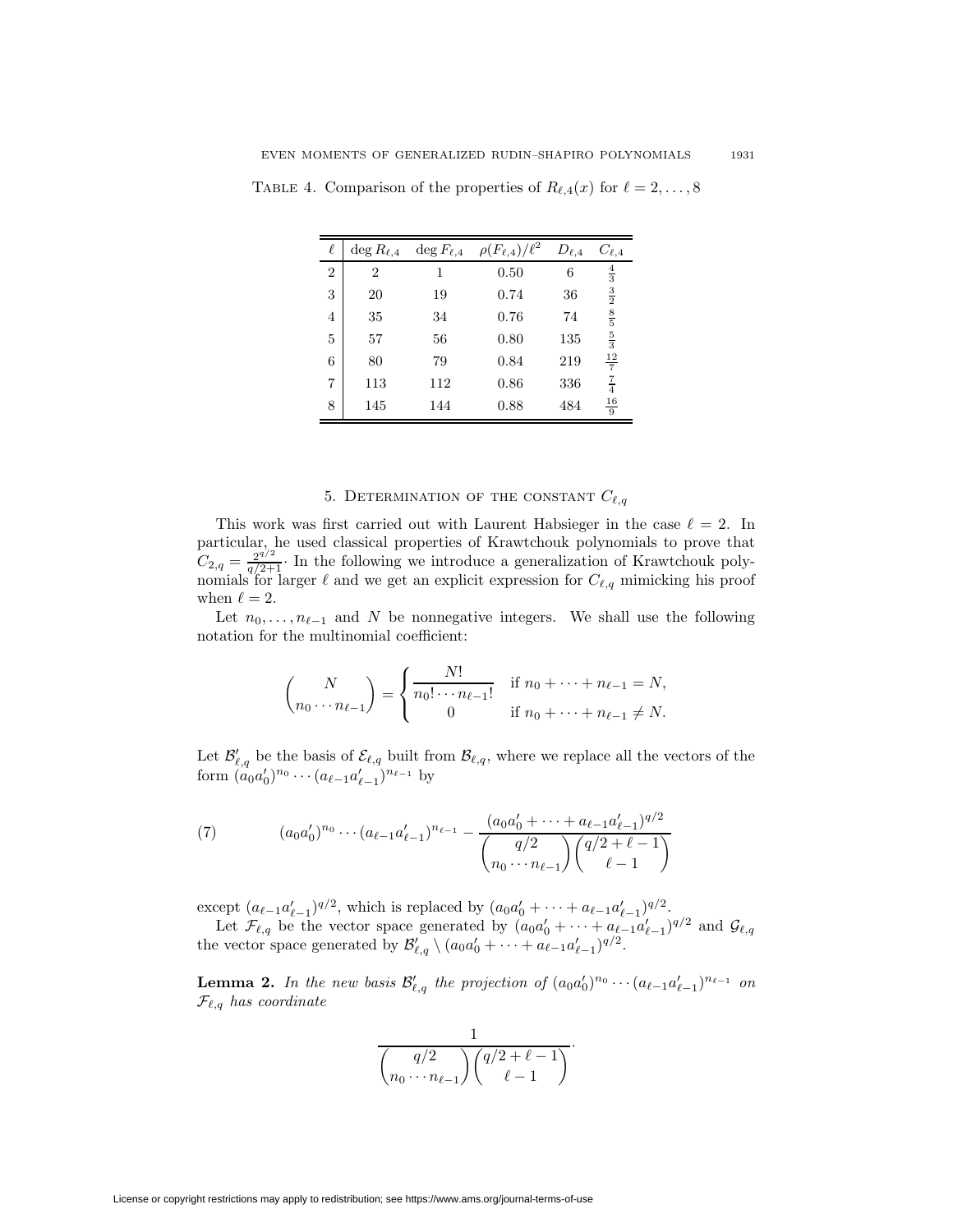*Proof.* These equalities are trivial except for  $(a_{\ell-1}a_{\ell-1}')^{q/2}$ . In this case we see that the coordinate of  $(a_{\ell-1}a'_{\ell-1})^{q/2}$  along  $(a_0a'_0 + \cdots + a_{\ell-1}a'_{\ell-1})^{q/2}$  is equal to

$$
1 - \sum_{\substack{n \\ n_{\ell-1} \neq q/2}} \frac{{\binom{q/2}{n_0 \cdots n_{\ell-1}}}{{\binom{q/2}{\ell-1}} {\binom{q/2+\ell-1}{\ell-1}}} = 1 - \frac{{\binom{q/2+\ell-1}{\ell-1}} - 1}{\binom{q/2+\ell-1}{\ell-1}} = \frac{1}{\binom{q/2+\ell-1}{\ell-1}},
$$

which is equal to

$$
\frac{1}{\binom{q/2}{0\cdots 0q/2}\binom{q/2+\ell-1}{\ell-1}},
$$
 as expected.

<span id="page-9-0"></span>

**Lemma 3.** We have  $\mathcal{E}_{\ell,q} = \mathcal{F}_{\ell,q} \oplus \mathcal{G}_{\ell,q}$  with  $T_{\ell,q}(\mathcal{F}_{\ell,q}) = \mathcal{F}_{\ell,q}$  and  $T_{\ell,q}(\mathcal{G}_{\ell,q}) \subset \mathcal{G}_{\ell,q}$ .

The first two statements are evident but to prove the last result we need to introduce additional material.

Recall that N is a positive integer, and take  $k_0$  and  $k_1$  such that  $k_0 + k_1 = N$ . Then the classical Krawtchouk polynomials  $K_n(k_0, k_1, N)$ , see for example [\[3\]](#page-12-6), are defined by

<span id="page-9-2"></span>
$$
\sum_{n=0}^{\infty} K_n(k_0, k_1, N) z^n = (1-z)^{k_0} (1+z)^{k_1}.
$$

At present, let us introduce the quantities  $K_n(\underline{k}, N)$ , where as usual  $\underline{n}$  stands for  $(n_0, \ldots, n_{\ell-1})$  and where  $k_0 + \cdots + k_{\ell-1} = N$ . The  $K_{\underline{n}}(\underline{k}, N)$ 's can be viewed as a generalization of Krawtchouk polynomials in several variables. Indeed, they are defined by the generating sequence

(8) 
$$
\sum_{\underline{n}} K_{\underline{n}}(\underline{k}, N) a_0^{n_0} a_1^{n_1} \cdots a_{\ell-1}^{n_{\ell-1}} = \prod_{j=0}^{\ell-1} (a_0 + \theta^j a_1 + \cdots + \theta^{j(\ell-1)} a_{\ell-1})^{k_j}.
$$

Note that they are explicitly defined by the formula

$$
K_{\underline{n}}(\underline{k}, N) = \sum_{\substack{0 \le i,j \le \ell-1 \\ n_{i,j} \ge 0, \ \sum_{j} n_{i,j} = n_i}} \theta^{\sum i j n_{i,j}} \prod_{j=0}^{\ell-1} {k_j \choose n_{0,j} \cdots n_{\ell-1,j}}.
$$

The symmetry and orthogonality properties of the classical Krawtchouk polynomi-als, which are the core of the proof of Lemma [3](#page-9-0) for  $\ell = 2$ , can also be generalized to  $K_n(\underline{k}, N)$  for larger  $\ell$ .

<span id="page-9-1"></span>-

**Lemma 4.** Let  $\underline{k}, \underline{n}$  and  $\underline{n}'$  be vectors of integers. Then we have

(9) 
$$
\binom{N}{k_0 \cdots k_{\ell-1}} K_{\underline{n}}(\underline{k}, N) = \binom{N}{n_0 \cdots n_{\ell-1}} K_{\underline{k}}(\underline{n}, N)
$$

<span id="page-9-3"></span>and

(10) 
$$
\sum_{\underline{k}} \binom{N}{k_0 \cdots k_{\ell-1}} K_{\underline{n}}(\underline{k}, N) \overline{K_{\underline{n}'}(\underline{k}, N)} = \begin{cases} 0 & \text{if } \underline{n} \neq \underline{n}' \,, \\ \ell^N \binom{N}{n_0 \cdots n_{\ell-1}} & \text{otherwise.} \end{cases}
$$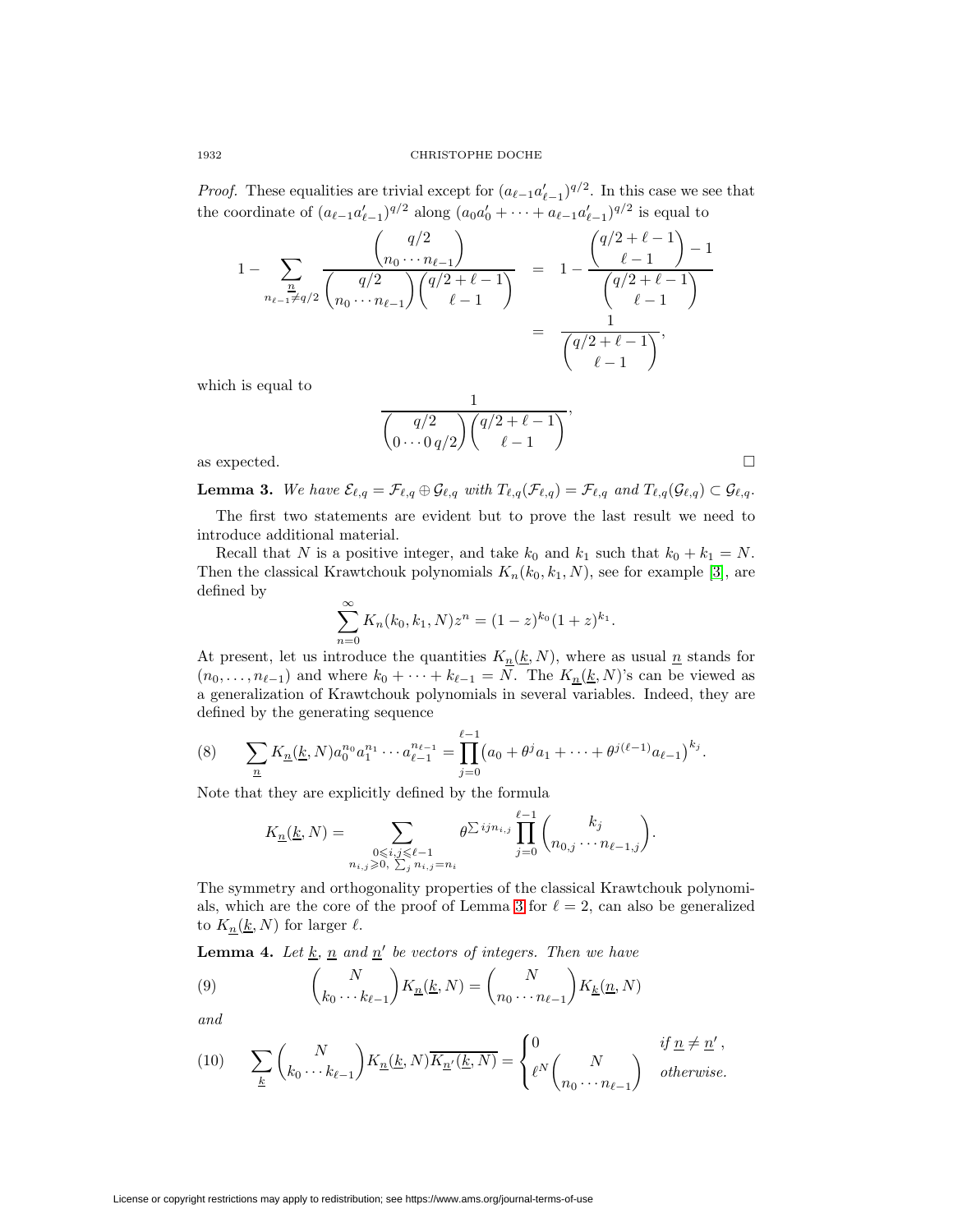*Proof.* The symmetry property  $(9)$  is immediate using  $(8)$ . To show the orthogonality property [\(10\)](#page-9-3), consider

<span id="page-10-0"></span>
$$
(11) \qquad \sum_{n,n'} \sum_{\underline{k}} \binom{N}{k_0 \cdots k_{\ell-1}} K_{\underline{n}}(\underline{k},N) \overline{K_{\underline{n}'}(\underline{k},N)} a_0^{n_0} a_0'^{n_0'} \cdots a_{\ell-1}^{n_{\ell-1}} a_{\ell-1}'^{n_{\ell-1}'}.
$$

Using [\(8\)](#page-9-2) and swapping the sums, we see that [\(11\)](#page-10-0) can be written as

$$
\sum_{\underline{k}} \binom{N}{k_0 \cdots k_{\ell-1}} \prod_{j=0}^{\ell-1} \Big[ \big( a_0 + \theta^j a_1 + \cdots + \theta^{j(\ell-1)} a_{\ell-1} \big) \big( a_0' + \theta^{-j} a_1' + \cdots + \theta^{-j(\ell-1)} a_{\ell-1}' \big) \Big]^{k_j}.
$$

This sum is equal to

$$
\left[\sum_{j=0}^{\ell-1} (a_0+\theta^j a_1+\cdots+\theta^{j(\ell-1)} a_{\ell-1})(a'_0+\theta^{-j}a'_1+\cdots+\theta^{-j(\ell-1)}a'_{\ell-1})\right]^N,
$$

<span id="page-10-1"></span>i.e.,

(12) 
$$
\ell^N(a_0a'_0 + a_1a'_1 + \cdots + a_{\ell-1}a'_{\ell-1})^N.
$$

Expanding [\(12\)](#page-10-1), one remarks that for each monomial involved in this expression the degrees of  $a_i$  and  $a'_i$  are equal. In particular, if  $\underline{n} \neq \underline{n}'$ , then

$$
a_0^{n_0}a_0^{\prime n_0^{\prime}}\cdots a_{\ell-1}^{n_{\ell-1}}a_{\ell-1}^{\prime n_{\ell-1}^{\prime}}
$$

does not appear in [\(12\)](#page-10-1); hence the coefficient before this term in [\(11\)](#page-10-0) is zero. If  $n = n'$ , it is clear that the coefficient of

$$
(a_0 a'_0)^{n_0} \cdots (a_{\ell-1} a'_{\ell-1})^{n_{\ell-1}}
$$

$$
\ell^N {N \choose n_0 \cdots n_{\ell-1}}.
$$

This proves the result.

in [\(11\)](#page-10-0) is

*Proof of Lemma* [3](#page-9-0). Given  $m, n$  and  $n'$ , let us compute the image of the monomial  $z^m a_0^{n_0} a_0'^{n_0'} \cdots a_{\ell-1}^{n_{\ell-1}} a_{\ell-1}'^{n_{\ell-1}'}$  by  $T_{\ell,q}$ . The result is a sum of monomials having all the same degree in z, which is

<span id="page-10-2"></span>(13) 
$$
m + \sum_{i=0}^{\ell-1} i(n_i - n'_i).
$$

Therefore, if [\(13\)](#page-10-2) is nonzero,  $T_{\ell,q}(z^m a_0^{n_0} a_0'^{n_0'} \cdots a_{\ell-1}^{n_{\ell-1}} a_{\ell-1}'^{n_{\ell-1}'}$  belongs to  $\mathcal{G}_{\ell,q}$ . This also easily implies that the monomial we are considering is an element of  $\mathcal{G}_{\ell,q}$ .

If [\(13\)](#page-10-2) is zero, then

$$
T_{\ell,q}(z^m a_0^{n_0} a_0'^{n_0'} \cdots a_{\ell-1}^{n_{\ell-1}} a_{\ell-1}'^{n_{\ell-1}'} ) = \prod_{j=0}^{\ell-1} \left( \sum_{i=0}^{\ell-1} a_i \theta^{ij} \right)^{n_j} \left( \sum_{i=0}^{\ell-1} a_i' \theta^{-ij} \right)^{n_j'}.
$$

Using [\(8\)](#page-9-2) and Lemma [2](#page-8-1) it is easy to ensure that the coefficient of the projection of  $T_{\ell,q}(\tilde{z}^{m} a_0^{n_0} a_0'^{n_0'} \cdots a_{\ell-1}^{n_{\ell-1}} a_{\ell-1}'^{n_{\ell-1'}})$  on  $\mathcal{F}_{\ell,q}$  is equal to

$$
C_{n,n'} = \sum_{k} \frac{K_k(n,q/2)K_k(n',q/2)}{\binom{q/2}{k_0 \cdots k_{\ell-1}} \binom{q/2+\ell-1}{\ell-1}}.
$$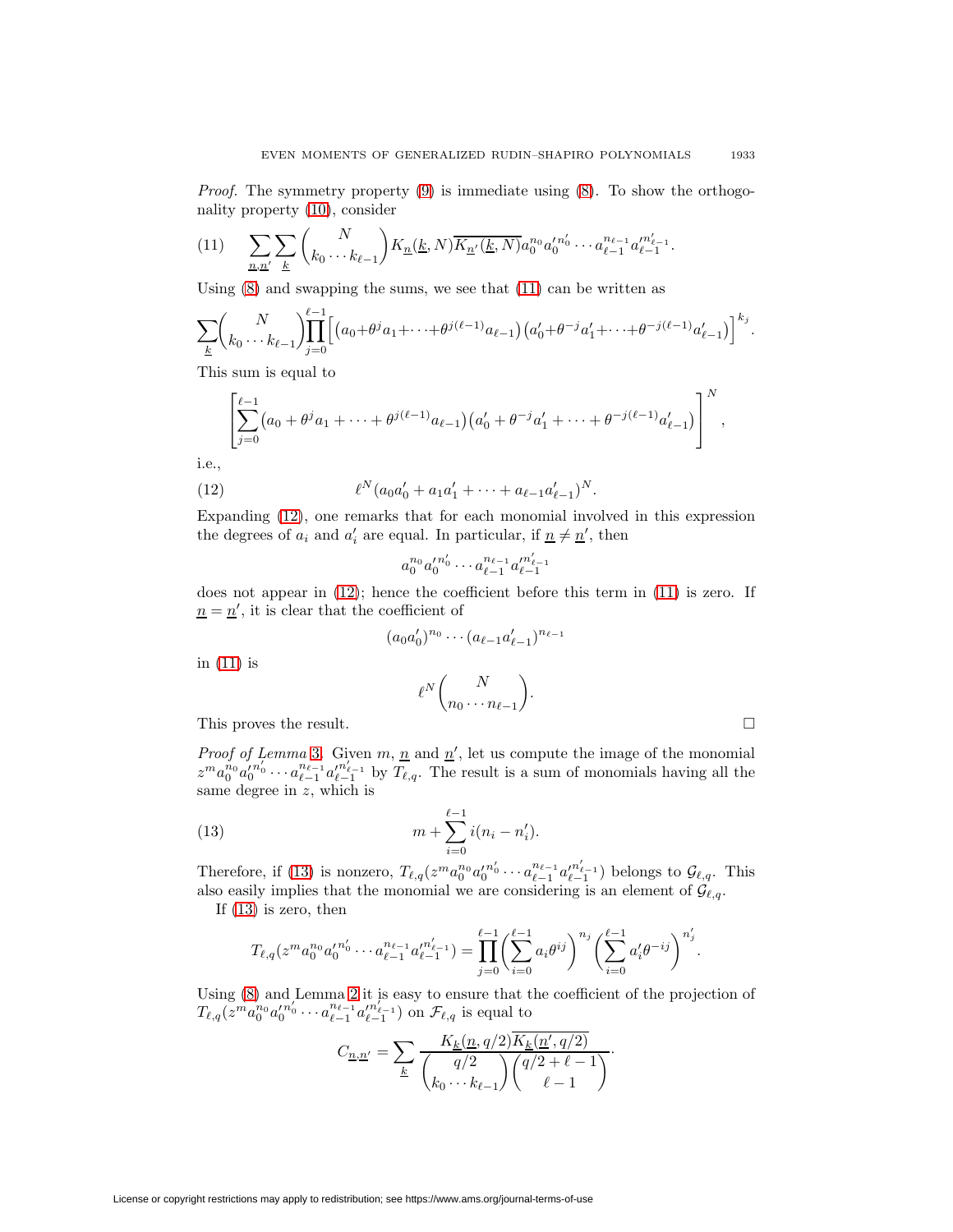With the help of [\(9\)](#page-9-1), we get

$$
C_{\underline{n},\underline{n}'} = \sum_{\underline{k}} \binom{q/2}{k_0 \cdots k_{\ell-1}} \frac{K_{\underline{n}}(\underline{k}, q/2) \overline{K_{\underline{n}'}(\underline{k}, q/2)}}{\binom{q/2}{n_0 \cdots n_{\ell-1}} \binom{q/2}{n'_0 \cdots n'_{\ell-1}} \binom{q/2 + \ell - 1}{\ell - 1}}.
$$

From [\(10\)](#page-9-3) we know that  $C_{n,n'}$  is zero if  $n \neq n'$ .

If  $n = n'$  we have

<span id="page-11-0"></span>
$$
C_{\underline{n}} = \sum_{\underline{k}} \binom{q/2}{k_0 \cdots k_{\ell-1}} \frac{K_{\underline{n}}(\underline{k}, q/2) \overline{K_{\underline{n}}(\underline{k}, q/2)}}{\binom{q/2}{n_0 \cdots n_{\ell-1}}^2} \binom{q/2 + \ell - 1}{\ell - 1}
$$

$$
= \frac{\ell^{q/2}}{\binom{q/2}{n_0 \cdots n_{\ell-1}} \binom{q/2 + \ell - 1}{\ell - 1}}.
$$

But if  $n = n'$  with  $n_{\ell-1} \neq q/2$ , the monomial  $z^m a_0^{n_0} a_0'^{n'_0} \cdots a_{\ell-1}^{n_{\ell-1}} a_{\ell-1}'^{n'_{\ell-1}}$  has been replaced by the vector of the form [\(7\)](#page-8-2), which can be written

(14) 
$$
z^m a_0^{n_0} a_0'^{n_0'} \cdots a_{\ell-1}^{n_{\ell-1}} a_{\ell-1}'^{n_{\ell-1}'} - C_{\underline{n}} \frac{(a_0 a_0' + \cdots + a_{\ell-1} a_{\ell-1}')^{q/2}}{\ell^{q/2}}.
$$

Since  $T_{\ell,q}$  is a linear map such that  $(a_0a'_0 + \cdots + a_{\ell-1}a'_{\ell-1})^{q/2}$  is one of its eigenvectors for the eigenvalue  $\ell^{q/2}$ , this shows that the image of [\(14\)](#page-11-0) by  $T_{\ell,q}$  has a nil coordinate on  $\mathcal{F}_{\ell,q}$ .

So the image by  $T_{\ell,q}$  of any vector basis of  $\mathcal{G}_{\ell,q}$  has a zero component on  $\mathcal{F}_{\ell,q}$ , and this ensures that  $T_{\ell,q}(\mathcal{G}_{\ell,q}) \subset \mathcal{G}_{\ell}$  $, q$ .

The computations we have done for small values of  $\ell$  and q suggest that all the eigenvalues of  $T_{\ell,q}$  are less than or equal to  $\ell^{q/2}$  in modulus. It seems also that  $(a_0a'_0 + \cdots + a_{\ell-1}a'_{\ell-1})^{q/2}$  is the only eigenvector of  $\mathcal{E}_{\ell,q}$  associated to  $\ell^{q/2}$ . We formulate this result in the following conjecture.

**Conjecture 2.** The eigenvalues of the restriction of  $T_{\ell,q}$  to  $\mathcal{G}_{\ell,q}$  have a modulus smaller than  $\ell^{q/2}$ .

Proving this result would imply Conjecture [1.](#page-1-1) More precisely,

**Theorem 2.** Assume Conjecture 2 is true. We then have

$$
\mathcal{M}_q(P_{0,n}^{(\ell)}) \sim C_{\ell,q} \ell^{qn/2} \quad \text{ with } \quad C_{\ell,q} = \frac{\ell^{q/2}}{\binom{q/2+\ell-1}{\ell-1}}.
$$

*Proof.* We know that  $\ell^{q/2}$  is the largest eigenvalue of  $T_{\ell,q}$  and that its eigenspace is  $\mathcal{F}_{\ell,q}$  of dimension 1. So

$$
\mathcal{M}_q\big(P_{0,n}^{(\ell)}\big) \sim C_{\ell,q} \ell^{nq/2},
$$

where  $C_{\ell,q}$  is the coordinate of the projection of the initial vector

$$
\[ (a_0 + \cdots + a_{\ell-1}) (a'_0 + \cdots + a'_{\ell-1}) \]^{q/2}
$$